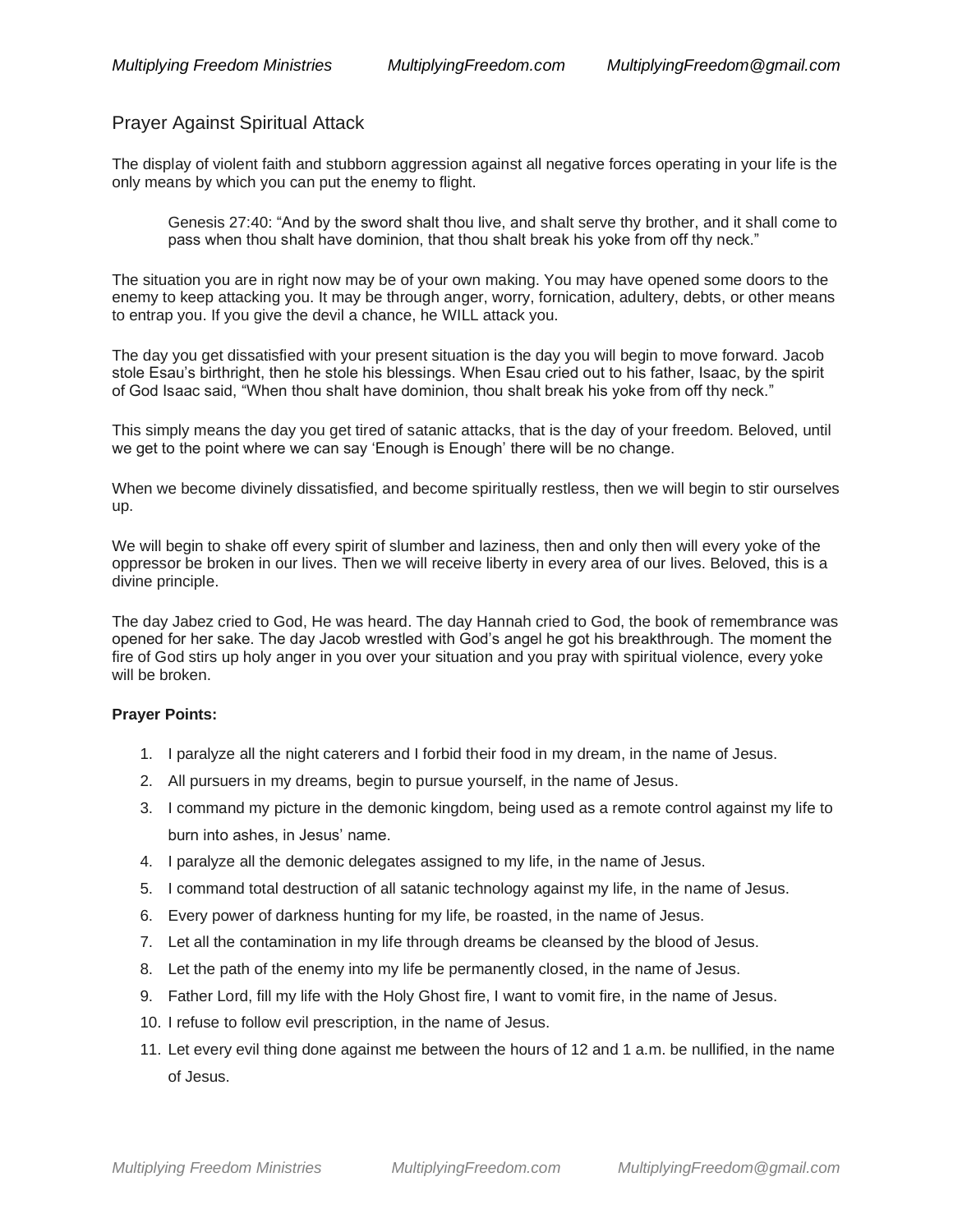- 12. Let every evil thing doer- against me between the hours of 1 and 2 a.m. be nullified, in the name of Jesus.
- 13. Let every evil thing done against me between the hours of 2 and 3 a.m. be nullified, in the name of Jesus.
- 14. Let every evil thing done against me between the hours of 3 and . 4 a.m. be nullified, in the name of Jesus.
- 15. I loose myself from all inherited bondage, in the name of Jesus.
- 16. I vomit every satanic poison that I have swallowed, in Jesus' name.
- 17. Evil bands, release me, in the name of Jesus.
- 18. I remove myself from every satanic bus stop, in Jesus' name. 20, i drink the blood of Jesus.
- 19. Let every owner of evil load in my life begin to carry their loads, in the name of Jesus.
- 20. I destroy every evil remote controlling power fashioned against me, in the name of Jesus.
- 21. Holy Ghost fire, incubate my life.
- 22. I reverse every evil design fashioned against my life, in the name of Jesus.
- 23. Every hidden or open spirit of infirmity, depart from my life, in the name of Jesus
- 24. You evil strongman, be bound, in the name of Jesus.
- 25. All evil authorities upon my life, I command you to break, in the name of Jesus.
- 26. i remove my name from the book of backward steps, in the name of Jesus.
- 27. 0 Lord, make me a channel of blessing.
- 28. I take as my weapon, the two edged-sword of the spirit and I cut down the powers of
- 29. witches familiar spirit
- 30. wizards ancestral/familiar spirits
- 31. spirit wives mermaid spirits
- 32. spirit husbands manipulators
- 33. spirit children evil monitors
- 34. evil spiritual properties evil arrows evil decisions
- 35. In the name of Jesus, I nullify every satanic embarrassment.
- 36. Lord, add more fire of the Holy Ghost to the fire that is burning my enemy.
- 37. Let the seven-fold standard be raised against all my enemies, in the name of Jesus.
- 38. 0 Lord, use me as Your battle axe.
- 39. Let the angels of war be released on my behalf, in Jesus' name.
- 40. In the mighty name of Jesus, I send the fire, thunder and stones of fire to destroy the powers of darkness in the air, land and sea.
- 41. In the name of Jesus, I bind all anti-deliverance demons in every area of my life.
- 42. In the name of Jesus, I bind all anti-miracle demons in every area of my life.
- 43. I destroy every satanic cage fashioned against my goodness, in the name of Jesus.
- 44. I destroy every satanic chain fashioned against my life, in the name of Jesus.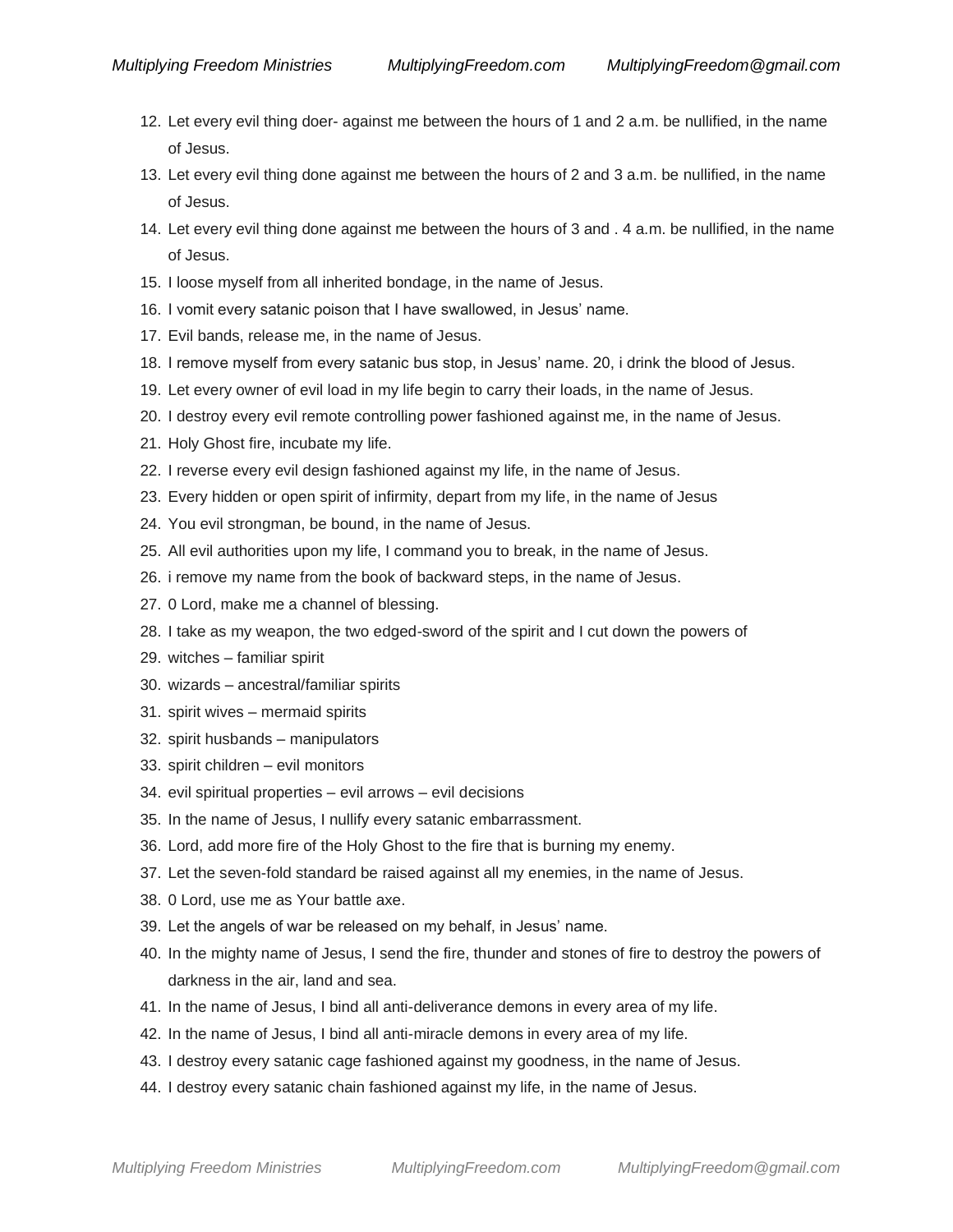- 45. Let every satanic instrument that is against me be neutralized, in the name of Jesus.
- 46. I destroy all the web of satan against my life, in the name of Jesus.
- 47. I disconnect any satanic linkage to anyone dead or alive, in the name of Jesus.
- 48. Let every spiritual equipment set against me be broken to pieces
- 49. Let all spiritual mirrors used against me be dashed to pieces, in the name of Jesus.
- 50. I destroy all the protective coverings of the enemy protecting them against the Holy Ghost fire, in the name of Jesus.
- 51. I cancel every careless word which I have spoken and which satan is using against me, in the name of Jesus.
- 52. I destroy any satanic attachment to any of my properties, in the name of Jesus.
- 53. I destroy any of my properties (pick from the list be/ow) at the evil altar in the evil world, in the name of Jesus.
- 54. image money pictures
- 55. any part of my body clothes finger nails name
- 56. I come against all the curses issued against my future and progress, in the name of Jesus.
- 57. I separate myself from all evil rivers, evil idols, evil streams and evil shrines present in my place of birth, in the name of Jesus..
- 58. Let all agents banking my blessings release them unto me, in the name of Jesus.
- 59. I destroy all the evil peace, evil agreement, evil unity, evil love, evil happiness, evil understanding, evil communication and evil gathering that are fashioned against me, in the name of Jesus.
- 60. Begin to bless yourself with all manner of blessings.
- 61. Let agents of frustration begin to loose their hold over my life, in the name of Jesus.
- 62. Let agents of poverty begin to loose their hold over my life, in the name of Jesus.
- 63. Let agents of debt begin to loose their hold over my life, in the name of Jesus.
- 64. Let agents of spiritual rags begin to loose their hold over my life
- 65. Let agents of defeat begin to loose their hold over my life, in the name of Jesus.
- 66. Let agents of infirmity begin to loose their hold over my life, in the name of Jesus.
- 67. Let agents of demotion begin to loose their hold over my life, in the name of Jesus.
- 68. Let agents of demonic delay begin to loose their hold over my life, in the name of Jesus.
- 69. Let agents of confusion begin to loose their hold over my life, in the name of Jesus.
- 70. Let agents of backward movement begin to loose their hold over my life, in the name of Jesus.
- 71. Let all wicked oppressors stumble and fall in every area of my life, in the name of Jesus.
- 72. Let God break the teeth of the ungodly gathered against me, in the name of Jesus.
- 73. Let all the instruments of failure fashioned against my life receive the fire of God and be roasted, in the name of Jesus.
- 74. Let all satanic weapons of attack fashioned against me and my family receive the fire of God and be roasted, in Jesus' name.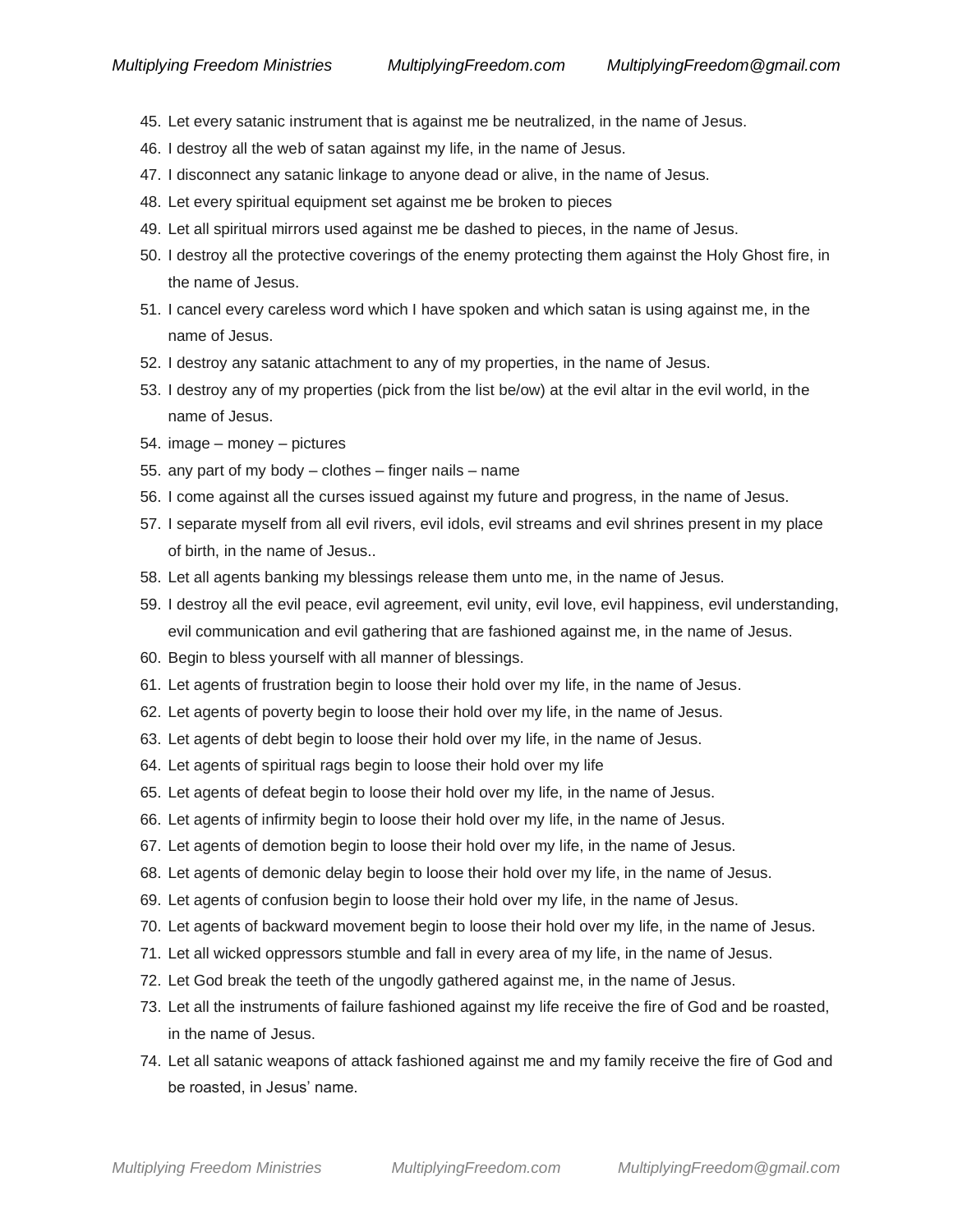- 75. Let all satanic computers fashioned against my life receive the fire of God and be roasted, in the name of Jesus.
- 76. Let all satanic records that are against my life receive the fire of God and be roasted, in the name of Jesus.
- 77. Let all satanic satellites and cameras used to monitor and manipulate my life receive the fire of God and be roasted, in the name of Jesus.
- 78. Let all satanic remote control fashioned against my life receive the fire of God and be roasted, in the name of Jesus.
- 79. Let all satanic labels and marks placed on my life be rubbed off by the blood of Jesus.
- 80. Let all anti-testimony forces gathered against me scatter, in the name of Jesus.
- 81. Let all oppressors in every area of my life receive the leprosy of divine judgement, in the name of Jesus.
- 82. Make me a pillar in Your house, 0 God.
- 83. Lord, give me power to pursue, overtake and recover.
- 84. Let Your fire destroy every foundational problem in my life, in the name of Jesus.
- 85. Let every evil link, label and stamp of the oppressors be destroyed by the blood of Jesus.
- 86. Every evil spiritual pregnancy, be aborted over my life, in the name of Jesus.
- 87. Let every dirty hand be removed from the affairs of my life, in the name of Jesus.
- 88. I remove my name from the book of untimely death, in the name of Jesus.
- 89. I remove my name from the book of tragedy, in Jesus' name.
- 90. All evil umbrellas preventing heavenly showers from falling upon me, be roasted, in the name of Jesus.
- 91. Let all evil associations summoned for my sake be scattered, in the name of Jesus.
- 92. Father Lord, crucify anything in me that would remove my name from the book of life.
- 93. Father Lord, help me to crucify my flesh.
- 94. If my name has been removed from the book of life, Father Lord, re-write it.
- 95. Lord, give me power to overcome myself.
- 96. Every problem connected with polygamy in my life, be nullified, in the name of Jesus.
- 97. Every curse issued by my husband/wife, be nullified, in the name of Jesus.
- 98. All satanic deposits in my life, be roasted, in the name of Jesus.
- 99. I command every satanic reinforcement against me to scatter, in the name of Jesus.
- 100. Every power of any family idol affecting my life and home, be broken now, in the name of Jesus.
- 101. I cancel all evil vows that are affecting me negatively, in the name of Jesus.
- 102. I destroy the clock and the time-table of the enemy for my life, in the name of Jesus.
- 103. Lord, reschedule my enemies to useless and harmless assignments.
- 104. Let every good thing that is dead in my life come alive now, in the name of Jesus.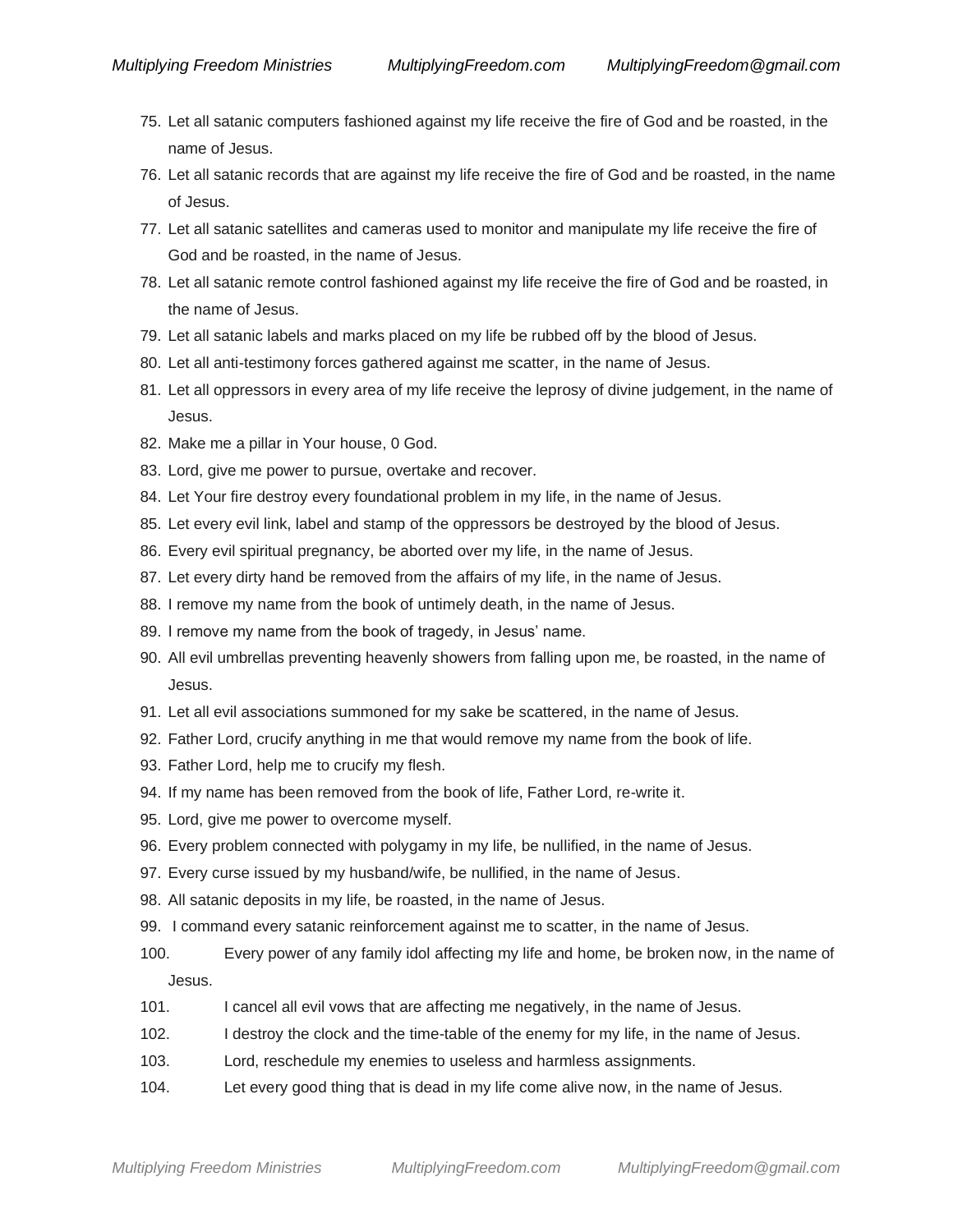- 105. Let every evil device against me be disappointed, in Jesus' name.
- 106. Healing power of God, overshadow me now, in Jesus' name.
- 107. I bind every spirit working against answers to my prayers, in the name of Jesus.
- 108. I disarm any power that has made a covenant with the ground, water and wind about me, in the name of Jesus.
- 109. Let my life be invisible to demonic observers , in Jesus' name.
- 110. I bind all remote control spirits, in the name of Jesus.
- 111. I withdraw all the ammunition made available to the enemy, in the name of Jesus.
- 112. I revoke all conscious or unconscious covenants with the spirit of death, in the name of Jesus.
- 113. Lord, I submit my tongue to You, take control.
- 114. Let the heavenly surgeons begin to perform all necessary surgical operations in every area of my life where necessary, in the name of Jesus.
- 115. I refuse to be spiritually amputated, in the name of Jesus.
- 116. I refuse to wage war against myself, in the name of Jesus.
- 117. 0 Lord, wake me up from any form of spiritual sleep.
- 118. All evil seeds planted by fear into my life, be uprooted, in the name of Jesus.
- 119. Let Your kingdom be established in every area of my life, in the name of Jesus.
- 120. Armies of heaven, disgrace my oppressors , in Jesus' name.
- 121. You emptier and wasters, release me now, in the name of Jesus.
- 122. Let my blood reject every poison, in the name of Jesus.
- 123. Let the enemy fall into the pit dug for my sake, in Jesus' name.
- 124. Let my life experience divine favour in all areas, in Jesus' name.
- 125. Woe unto the vessel sent by the enemy to do me any harm, in the name of Jesus.
- 126. I command all my blessings swallowed by satanic powers to be vomited now, in the name of Jesus.
- 127. All powers that are bent on doing me harm, receive paralysis, in the name of Jesus.
- 128. Every arrow of destruction fired at me, go back to the sender, in the name of Jesus.
- 129. The enemy will not convert my right hand to the left hand, in the name of Jesus.
- 130. Let all satanic letters against me be burnt, in the name of Jesus.
- 131. 0 Lord, let the tongues of my enemy be divided and be confused.
- 132. Let all the counsels of the wicked be broken, in Jesus' name.
- 133. I withdraw any personal invitation given to the enemy to harm, in the name of Jesus
- 134. 0 Lord. give me a miracle that would dumbfound the world .
- 135. I command every opposing knees to bow, in the name of Jesus.
- 136. I command my enemies to become my footstool, in Jesus' name.
- 137. 0 Lord, let me experience victory in every area of my life.